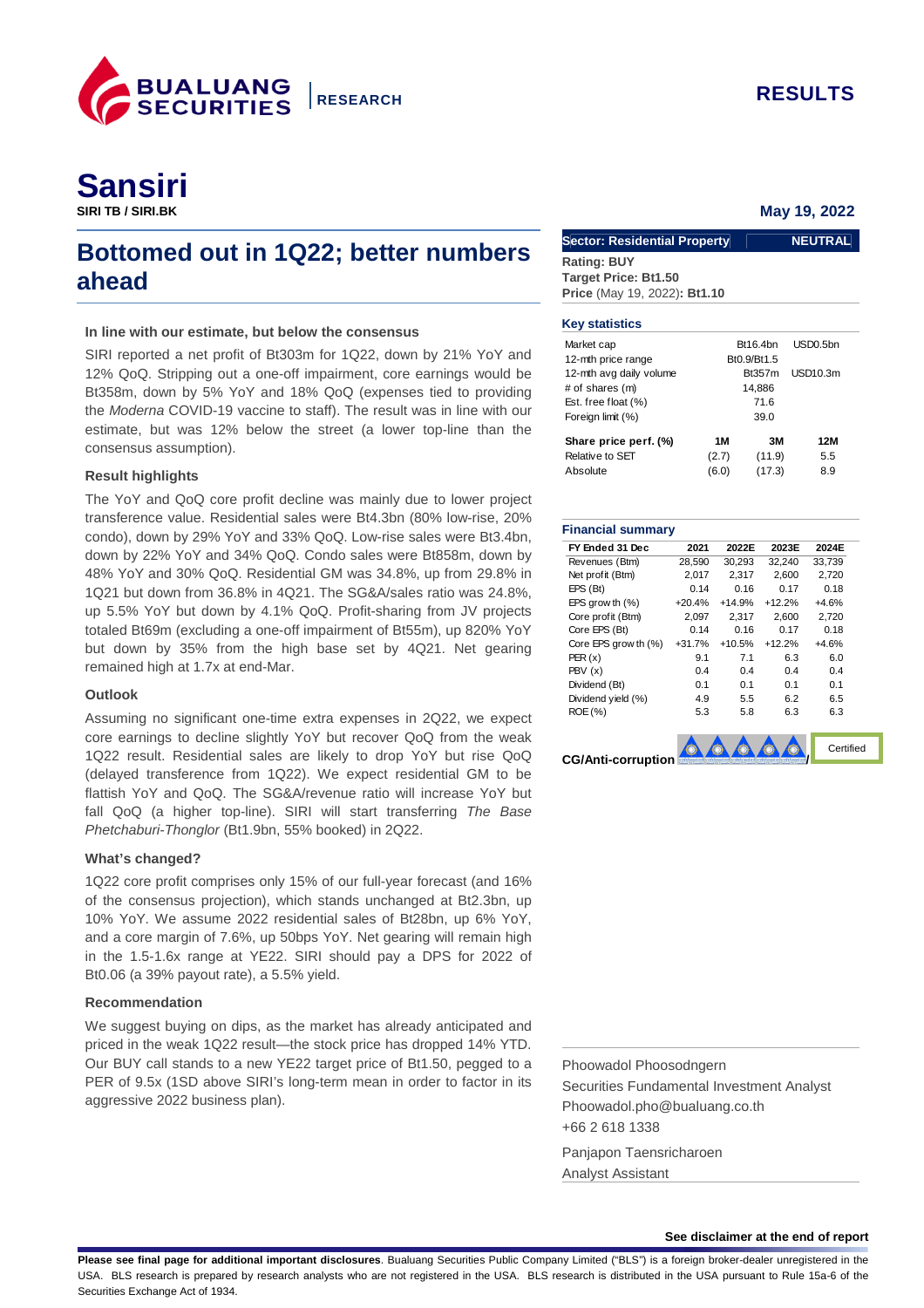

# SIRI: Financial Tables – Year

| <b>PROFIT &amp; LOSS (Btm)</b>              | 2020      | 2021                     | 2022E     | 2023E     | 2024E     |
|---------------------------------------------|-----------|--------------------------|-----------|-----------|-----------|
| Revenue                                     | 33,780    | 28,590                   | 30,293    | 32,240    | 33,739    |
| Cost of sales and services                  | (25, 721) | (19, 557)                | (20, 940) | (22, 257) | (23, 272) |
| Gross profit                                | 8,059     | 9,033                    | 9,353     | 9,983     | 10,467    |
| SG&A                                        | (6, 460)  | (6,275)                  | (6,590)   | (7,020)   | (7, 351)  |
| <b>EBIT</b>                                 | 1,599     | 2,758                    | 2,763     | 2,963     | 3,116     |
| Interest expense                            | (978)     | (1, 165)                 | (1,263)   | (1,325)   | (1, 387)  |
| Other income/exp.                           | 1,064     | 1,108                    | 1,207     | 1,268     | 1,333     |
| EBT                                         | 1,685     | 2,700                    | 2,707     | 2,907     | 3,062     |
| Corporate tax                               | (739)     | (757)                    | (669)     | (753)     | (789)     |
| After-tax net profit (loss)                 | 946       | 1,944                    | 2,039     | 2,154     | 2,274     |
| Minority interest                           | 215.3     | 78.7                     | 78.7      | 78.7      | 78.7      |
| Equity earnings from affiliates             | 429       | 75                       | 200       | 368       | 368       |
| Extra items                                 | 83        | (80)                     | 0         | 0         | 0         |
| Net profit (loss)                           | 1,673     | 2,017                    | 2,317     | 2,600     | 2,720     |
| <b>Reported EPS</b>                         | 0.11      | 0.14                     | 0.16      | 0.17      | 0.18      |
| <b>Fully diluted EPS</b>                    | 0.11      | 0.14                     | 0.16      | 0.17      | 0.18      |
| Core net profit                             | 1,590     | 2,097                    | 2,317     | 2,600     | 2,720     |
| Core EPS                                    | 0.11      | 0.14                     | 0.16      | 0.17      | 0.18      |
| <b>EBITDA</b>                               | 1,918     | 3,087                    | 2,878     | 3,082     | 3,237     |
|                                             |           |                          |           |           |           |
| <b>KEY RATIOS</b>                           |           |                          |           |           |           |
| Revenue grow th (%)                         | 39.2      | (15.4)                   | 6.0       | 6.4       | 4.6       |
| Gross margin (%)                            | 23.9      | 31.6                     | 30.9      | 31.0      | 31.0      |
| EBITDA margin (%)                           | 5.7       | 10.8                     | 9.5       | 9.6       | 9.6       |
| Operating margin (%)                        | 4.7       | 9.6                      | 9.1       | 9.2       | 9.2       |
| Net margin (%)                              | 5.0       | 7.1                      | 7.6       | 8.1       | 8.1       |
| Core profit margin (%)                      | 4.7       | 7.3                      | 7.6       | 8.1       | 8.1       |
| ROA (%)                                     | 1.5       | 1.8                      | 2.0       | 2.2       | 2.2       |
| ROCE (%)                                    | 1.7       | 2.0                      | 2.2       | 2.4       | 2.5       |
| Asset turnover (x)                          | 0.3       | 0.2                      | 0.3       | 0.3       | 0.3       |
| Current ratio (x)                           | 2.2       | 1.8                      | 1.8       | 1.8       | 1.8       |
| Gearing ratio (x)                           | 1.5       | 1.6                      | 1.5       | 1.5       | 1.4       |
| Interest coverage (x)                       | 1.6       | 2.4                      | 2.2       | 2.2       | 2.2       |
|                                             |           |                          |           |           |           |
| <b>BALANCE SHEET (Btm)</b>                  |           |                          |           |           |           |
| Cash & Equivalent                           | 3,007     | 2,181                    | (515)     | (2,624)   | (3,666)   |
| Accounts receivable                         | 1,667     | 1,385                    | 1,943     | 2,079     | 2,183     |
| Inventory                                   | 56,081    | 55,143                   | 59,045    | 62,152    | 64,207    |
| PP&E-net                                    | 3,546     | 3,470                    | 3,586     | 3,894     | 4,203     |
| Other assets                                | 48,332    | 54,453                   | 54,653    | 55,021    | 55,388    |
| Total assets                                | 112,632   | 116,632                  | 118,713   | 120,522   | 122,315   |
| Accounts payable                            | 2,214     | 1,084                    | 1,803     | 1,916     | 2,004     |
| ST debts & current portion                  | 19,971    | 30,173                   | 30,173    | 30,173    | 30,173    |
| Long-term debt                              | 38,911    | 34,532                   | 34,532    | 34,532    | 34,532    |
| Other liabilities                           | 12,338    | 9,876                    | 9,876     | 9,876     | 9,876     |
| <b>Total liabilities</b>                    | 73,435    | 75,665                   | 76,384    | 76,497    | 76,585    |
| Paid-up capital                             | 15,903    | 15,925                   | 15,925    | 15,925    | 15,925    |
| Share premium                               | 2,355     | 2,359                    | 2,359     | 2,359     | 2,359     |
| Retained earnings                           | 14,491    | 15,597                   | 16,959    | 18,655    | 20,361    |
| <b>Shareholders equity</b>                  | 37,376    | 39,225                   | 40,587    | 42,283    | 43,989    |
| Minority interests                          | 1,822     | 1,741                    | 1,741     | 1,741     | 1,741     |
| Total Liab.&Shareholders' equity            | 112,632   | 116,632                  | 118,713   | 120,522   | 122,315   |
|                                             |           |                          |           |           |           |
| <b>CASH FLOW (Btm)</b>                      |           |                          |           |           |           |
| Net income                                  | 1,673     | 2,017                    | 2,317     | 2,600     | 2,720     |
| Depreciation and amortization               | 318       | 330                      | 115       | 118       | 121       |
| Change in w orking capital                  | (23, 792) | (24, 981)                | (3,742)   | (3, 129)  | (2,072)   |
| FX, non-cash adjustment & others            | 24,631    | 20,261                   | (0)       | (0)       | 0         |
| <b>Cash flows from operating activities</b> | 2,831     | (2,374)                  | (1,310)   | (411)     | 769       |
| Capex (Invest)/Divest                       | 319       | (3,430)                  | (431)     | (794)     | (797)     |
| Others                                      | 0         | 0                        | 0         | 0         | 0         |
| Cash flows from investing activities        | 319       | (3, 430)                 | (431)     | (794)     | (797)     |
| Debt financing (repayment)                  | (4, 911)  | 8,202                    | 0         | 0         | 0         |
| Equity financing                            | 0         | 0                        | 0         | 0         | 0         |
| Dividend payment                            | (976)     | 1,003                    | (955)     | (904)     | (1,014)   |
| Others                                      | 0         | 0                        | 0         | 0         | 0         |
| Cash flows from financing activities        | (2, 302)  | 4,844                    | (822)     | (904)     | (1,014)   |
| Net change in cash                          | 848       | (959)                    | (2, 563)  | (2, 108)  | (1,042)   |
|                                             | 3,150     | (5,803)                  | (1,741)   | (1, 204)  | (28)      |
| Free cash flow (Btm)                        | 0.21      | (0.39)                   |           | (0.08)    | (0.00)    |
| FCF per share (Bt)                          |           |                          | (0.12)    |           |           |
| <b>KEY ASSUMPTIONS</b>                      | 2020      | 2021                     | 2022E     | 2023E     | 2024E     |
| Total presales (Btm)                        | 26,156    | 28,772                   | 31,649    | 34,814    | 38,295    |
| YoY change in presales                      | 26%       | 10%                      | 10%       | 10%       | 10%       |
| Housing revenue (Btm)                       | 30,559    | 26,170                   | 27,761    | 29,694    | 31,179    |
| YoY change in housing revenue               | 60%       | -14%                     | 6%        | 7%        | 5%        |
| Secured revenue by backlogs (Btm)           |           |                          | 7,664     | 234       | 235       |
| % of secured revenue by backlogs            |           | $\overline{\phantom{0}}$ | 28%       | 1%        | 1%        |
| Housing GM                                  | 25.0%     | 33.8%                    | 32.5%     | 32.5%     | 32.5%     |





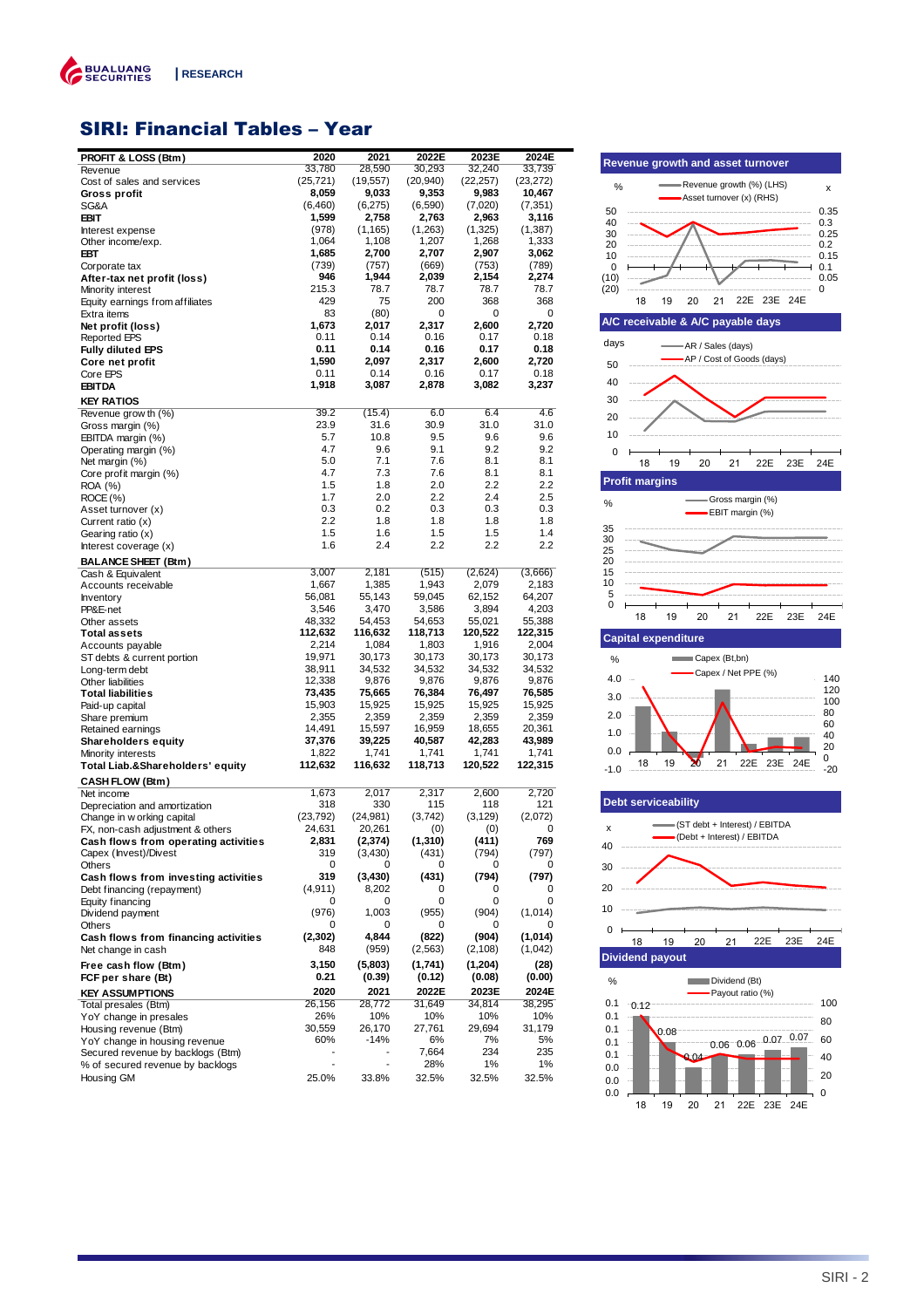

# SIRI: Financial Tables – Quarter

| <b>QUARTERLY PROFIT &amp; LOSS (Btm)</b> | 1Q21    | <b>2Q21</b> | 3Q21     | 4Q21    | 1Q22     |
|------------------------------------------|---------|-------------|----------|---------|----------|
| Revenue                                  | 6,575   | 7,803       | 6,963    | 7,249   | 4,806    |
| Cost of sales and services               | (4,692) | (5,229)     | (4,714)  | (4,922) | (3, 240) |
| Gross profit                             | 1,883   | 2,574       | 2,249    | 2,327   | 1,565    |
| SG&A                                     | (1,265) | (1,570)     | (1, 349) | (2,091) | (1, 190) |
| <b>EBIT</b>                              | 618     | 1,004       | 900      | 236     | 375      |
| Interest expense                         | (306)   | (286)       | (284)    | (290)   | (325)    |
| Other income/exp.                        | 184     | 229         | 262      | 433     | 340      |
| EBT                                      | 495     | 947         | 879      | 379     | 390      |
| Corporate tax                            | (151)   | (273)       | (245)    | (88)    | (130)    |
| After-tax net profit (loss)              | 344     | 675         | 634      | 291     | 260      |
| Minority interest                        | 25.3    | 19.5        | (1.9)    | 37.0    | 28.7     |
| Equity earnings from affiliates          | 7       | (35)        | (4)      | 106     | 69       |
| Extra items                              | 7       | 3           | 0        | (90)    | (55)     |
| Net profit (loss)                        | 384     | 662         | 628      | 344     | 303      |
| <b>Reported EPS</b>                      | 0.03    | 0.04        | 0.04     | 0.02    | 0.02     |
| Fully diluted EPS                        | 0.03    | 0.04        | 0.04     | 0.02    | 0.02     |
| Core net profit                          | 377     | 659         | 628      | 434     | 358      |
| Core EPS                                 | 0.03    | 0.04        | 0.04     | 0.03    | 0.02     |
| <b>EBITDA</b>                            | 801     | 1,233       | 1,163    | 669     | 715      |
|                                          |         |             |          |         |          |
| <b>KEY RATIOS</b>                        |         |             |          |         |          |
| Gross margin (%)                         | 28.6    | 33.0        | 32.3     | 32.1    | 32.6     |
| EBITDA margin (%)                        | 12.2    | 15.8        | 16.7     | 9.2     | 14.9     |
| Operating margin (%)                     | 9.4     | 12.9        | 12.9     | 3.3     | 7.8      |
| Net margin (%)                           | 5.8     | 8.5         | 9.0      | 4.7     | 6.3      |
| Core profit margin (%)                   | 5.7     | 8.4         | 9.0      | 6.0     | 7.4      |
| BV (Bt)                                  | 2.7     | 2.7         | 2.8      | 2.8     | 2.8      |
| ROE (%)                                  | 4.0     | 6.9         | 6.4      | 3.5     | 3.1      |
| ROA (%)                                  | 1.3     | 2.3         | 2.2      | 1.2     | 1.0      |
| Current ratio (x)                        | 2.0     | 2.0         | 1.9      | 1.8     | 1.7      |
| Gearing ratio (x)                        | 1.5     | 1.5         | 1.5      | 1.7     | 1.6      |
| Interest coverage (x)                    | 2.0     | 3.5         | 3.2      | 0.8     | 1.2      |
| QUARTERLY BALANCE SHEET (Btm)            |         |             |          |         |          |
| Cash & Equivalent                        | 2,729   | 3,477       | 2,844    | 2,181   | 2,186    |
| Accounts receivable                      | 1,429   | 1,598       | 1,447    | 1,385   | 1,220    |
| Inventory                                | 57,170  | 57,390      | 57,785   | 55,143  | 57,056   |
| PP&E-net                                 | 29,297  | 29,366      | 28,852   | 33,936  | 33,103   |
| Other assets                             | 23,837  | 23,414      | 25,486   | 23,988  | 25,975   |
| Total assets                             | 114,462 | 115,245     | 116,413  | 116,632 | 119,540  |
| Accounts payable                         | 2,393   | 2,632       | 2,476    | 1,084   | 1,187    |
| ST debts & current portion               | 3,021   | 3,994       | 6,943    | 9,874   | 9,919    |
| Long-term debt                           | 56,651  | 56,995      | 55,995   | 58,057  | 57,860   |
| Other liabilities                        | 12,585  | 11,639      | 10,094   | 6,651   | 9,453    |
| <b>Total liabilities</b>                 | 74,650  | 75,259      | 75,508   | 75,665  | 78,419   |
| Paid-up capital                          | 15,903  | 15,903      | 15,918   | 15,925  | 15,928   |
| Share premium                            | 2,355   | 2,355       | 2,358    | 2,359   | 2,360    |
| Retained earnings                        | 14,793  | 14,779      | 15,336   | 15,597  | 15,822   |
| <b>Shareholders equity</b>               | 38,017  | 38,210      | 39,130   | 39,225  | 39,410   |
| Minority interests                       | 1,795.8 | 1,775.6     | 1,775.4  | 1,741.2 | 1,710.2  |
| Total Liab.&Shareholders' equity         | 114,462 | 115,245     | 116,413  | 116,632 | 119,540  |
| <b>KEY STATS</b>                         | 1Q21    | <b>2Q21</b> | 3Q21     | 4Q21    | 1Q22     |
| Total presales (Btm)                     | 6,041   | 7,929       | 6,133    | 5,976   | 5,982    |
| YoY change in presales                   | -9%     | $-39%$      | 89%      | 79%     | $-1%$    |
| Resi revenue (Btm)                       | 6,044   | 7,249       | 6,451    | 6,425   | 4,288    |
| YoY change in resi revenue               | 12%     | $-30%$      | $-16%$   | $-11%$  | $-29%$   |
| Resi GM                                  | 29.8%   | 34.8%       | 33.4%    | 36.8%   | 34.8%    |
| Rental revenue (Btm)                     | 531     | 553         | 511      | 824     | 518      |
|                                          |         |             |          |         |          |



3Q20 1Q21 3Q21 1Q22

#### **Company profile**

Sansiri Plc (SIRI) builds single-detached housing, townhouses and condos using a presales model. The company had earlier focused on the upper-mid to high-end of the market. In 2H10, the company expanded to the low-end segment, particularly for condos. SIRI also owns Plus Property Co Ltd, a property and asset management, brokerage service, and property sales management firm. The core revenue generator is residential sales. Its residential presales breakdown is typically 60% condo and 40% low-rise. In 2015, SIRI started a JV with BTS Group, to develop condos near mass transit stations.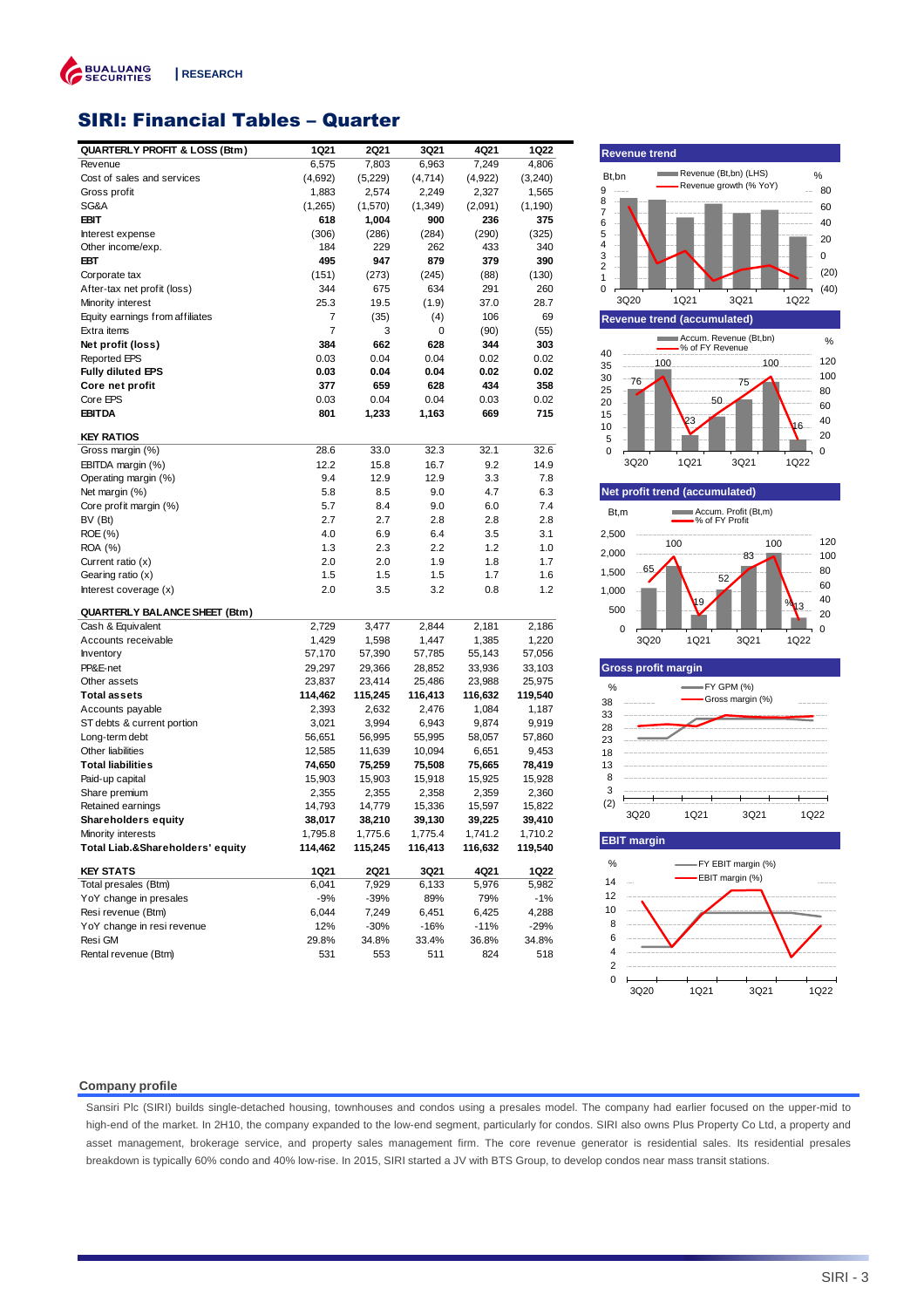

# **Figure 1 : 1Q22 results**

| FY Ended 31 Dec (Btm)           | 1022     | 1021           | YoY%           | 4Q21    | QoQ%           | 3M22     | 3M21           | YoY %    | 3M22<br>VS. |                                   |
|---------------------------------|----------|----------------|----------------|---------|----------------|----------|----------------|----------|-------------|-----------------------------------|
| <b>Income Statement</b>         |          |                |                |         |                |          |                |          |             |                                   |
| Revenue                         | 4,806    | 6,575          | (27)           | 7,249   | (34)           | 4,806    | 6,575          | (27)     | 16          |                                   |
| Cost of sales and services      | (3, 240) | (4,692)        | (31)           | (4,922) | (34)           | (3, 240) | (4,692)        | (31)     | 15          |                                   |
| <b>EBITDA</b>                   | 715      | 801            | (11)           | 669     | 7              | 715      | 801            | (11)     | 25          | •Residential sales slumped by     |
| <b>EBIT</b>                     | 375      | 618            | (39)           | 236     | 59             | 375      | 618            | (39)     | 14          |                                   |
| Interest expense                | (325)    | (306)          | 6              | (290)   | 12             | (325)    | (306)          | 6        | 26          | 29% YoY and 33% QoQ               |
| Other income/exp.               | 340      | 184            | 85             | 433     | (22)           | 340      | 184            | 85       | 28          |                                   |
| Equity earnings from affiliates | 69       | $\overline{7}$ | 0              | 106     | 0              | 69       | $\overline{7}$ | $\Omega$ | $\mathbf 0$ | .Residential GM fattened 4.9%     |
| Extra items                     | (55)     | $\overline{7}$ | (855)          | (90)    | nm             | (55)     | $\overline{7}$ | (855)    |             |                                   |
| EBT                             | 390      | 495            | (21)           | 379     | 3              | 390      | 495            | (21)     | 14          | YoY but declined 2.0% QoQ         |
| Corporate tax                   | (130)    | (151)          | nm             | (88)    | nm             | (130)    | (151)          | nm       |             |                                   |
| Minority interest               | 28.7     | 25.3           | 100            | 37.0    | 100            | 28.7     | 25.3           | 100      |             |                                   |
| Net profit (loss)               | 303      | 384            | (21)           | 344     | (12)           | 303      | 384            | (21)     | 13          | •The SG&A/sales ratio rose        |
| <b>Reported EPS</b>             | 0.02     | 0.03           | (21)           | 0.02    | (12)           | 0.02     | 0.03           | (21)     |             | 5.5% YoY but slipped 4.1%         |
| Core net profit                 | 358      | 377            | (5)            | 434     | (18)           | 358      | 377            | (5)      | 15          | QoQ                               |
| Key ratios                      |          |                |                |         |                |          |                |          |             |                                   |
| Gross margin (%)                | 32.6     | 28.6           |                | 32.1    |                | 32.6     | 28.6           |          |             | • A big YoY jump in equity-       |
| EBITDA margin (%)               | 14.9     | 12.2           |                | 9.2     |                | 14.9     | 12.2           |          |             | sharing income (down QoQ)         |
| EBIT margin (%)                 | 7.8      | 9.4            |                | 3.3     |                | 7.8      | 9.4            |          |             |                                   |
| Tax rate (%)                    | 33.2     | 30.5           |                | 23.2    |                | 33.2     | 30.5           |          |             |                                   |
| Net margin (%)                  | 6.3      | 5.8            |                | 4.7     |                | 6.3      | 5.8            |          |             | •Core profit was in line with our |
| Current ratio (x)               | 1.7      | 2.0            |                | 1.8     |                | 1.7      | 2.0            |          |             |                                   |
| Gearing ratio (x)               | 1.6      | 1.5            |                | 1.7     |                | 1.6      | 1.5            |          |             | estimate, but missed the          |
| Interest coverage (x)           | 1.2      | 2.0            |                | 0.8     |                | 1.2      | 2.0            |          |             | consensus projection              |
| <b>Balance Sheet</b>            |          |                |                |         |                |          |                |          |             |                                   |
| Cash & Equivalent               | 2,186    | 2.729          | (20)           | 2.181   | 0              |          |                |          |             | •Net gearing remained high at     |
| <b>Total assets</b>             | 119,540  | 114,462        | 4              | 116,632 | $\overline{2}$ |          |                |          |             | end-Mar                           |
| ST debts & current portion      | 9,919    | 3,021          | 228            | 9,874   | 0              |          |                |          |             |                                   |
| Long-term debt                  | 57,860   | 56,651         | $\overline{2}$ | 58,057  | (0)            |          |                |          |             |                                   |
| <b>Total liabilities</b>        | 78,419   | 74,650         | 5              | 75,665  | $\overline{4}$ |          |                |          |             |                                   |
| Retained earnings               | 15,822   | 14,793         | $\overline{7}$ | 15,597  | $\mathbf{1}$   |          |                |          |             |                                   |
| <b>Shareholders equity</b>      | 39,410   | 38,017         | $\overline{4}$ | 39,225  | $\mathbf 0$    |          |                |          |             |                                   |
| Minority interests              | 1,710    | 1,796          | (5)            | 1,741   | (2)            |          |                |          |             |                                   |
| BV (Bt)                         | 2.8      | 2.7            | 3              | 2.8     | 0              |          |                |          |             |                                   |

................ Sources: Company data, Bualuang Research estimates

..............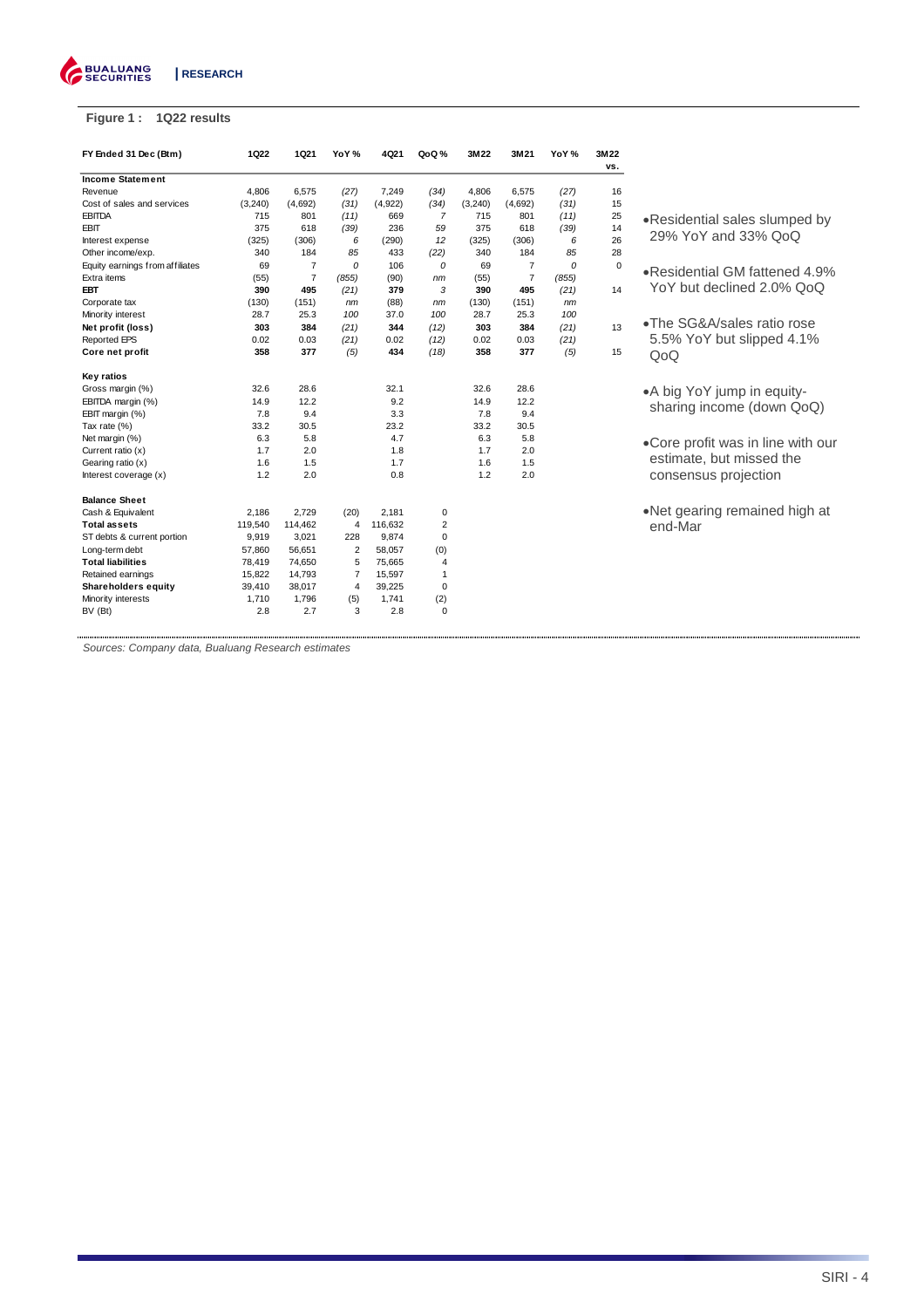

# Bualuang Securities Public Company Limited

# **DISCLAIMER**

BUALUANG SECURITIES PUBLIC COMPANY LIMITED (BLS) is a subsidiary of BANGKOK BANK PUBLIC COMPANY LIMITED (BBL). This document is produced based upon sources believed to be reliable but their accuracy, completeness or correctness is not guaranteed. The statements or expressions of opinion herein were arrived at after due and careful consideration to use as information for investment. Expressions of opinion contained herein are subject to change without notice. This document is not, and should not be construed as, an offer or the solicitation of an offer to buy or sell any securities. The use of any information shall be at the sole discretion and risk of the user.

BUALUANG SECURITIES PUBLIC COMPANY LIMITED MAY BE IN RELATIONSHIP WITH THE SECURITIES IN THIS REPORT. "Opinions, projections and other information contained in this report are based upon sources believed to be accurate including the draft prospectus, but no responsibility is accepted for any loss occasioned by reliance placed upon the contents hereof. Bualuang Securities Public Company Limited may from time to time perform investment, advisory or other services for companies mentioned in this report, as well as dealing (as principal or otherwise) in, or otherwise being interested in, any securities mentioned herein, This report does not constitute a solicitation to buy or sell any securities". Investors should carefully read details in the prospectus before making investment decision.

BUALUANG SECURITIES PUBLIC COMPANY LIMITED MAY ACT AS MARKET MAKER AND ISSUER OF DWs, AND ISSUER OF STRUCTURED NOTES ON THESE SECURITIES. The company may prepare the research reports on those underlying securities. Investors should carefully read the details of the derivative warrants and structured notes in the prospectus before making investment decisions.

| <b>ADVANC</b> | <b>AEONTS</b> | AMATA       | АОТ        | <b>BDMS</b>   | BH          | <b>BJC</b>   | CBG           | <b>CENTEL</b> | CPALL         | <b>DTAC</b>  | <b>EGCO</b> | <b>GLOBAL</b> | <b>GPSC</b>   | <b>IRPC</b> |
|---------------|---------------|-------------|------------|---------------|-------------|--------------|---------------|---------------|---------------|--------------|-------------|---------------|---------------|-------------|
| <b>KBANK</b>  | KCE           | KTC         | MINT       | PTG           | PΠ          | PTTEP        | <b>PTTGC</b>  | SCB           | <b>SPRC</b>   | <b>TASCC</b> | <b>TOP</b>  | <b>WHA</b>    | <b>ESSO</b>   | <b>CKP</b>  |
| <b>STA</b>    | <b>BGRIM</b>  | <b>GULF</b> | MTC        | AWC           | <b>TCAF</b> | CRC          | CPF           | CPN           | <b>HANA</b>   | <b>HMPRC</b> | ΜL          | OSP           | SAWAD         | <b>THAN</b> |
| <b>BANPU</b>  | <b>BCH</b>    | <b>BTS</b>  | СK         | SCC           | <b>STEC</b> | <b>TISCO</b> | <b>TRUE</b>   | TU            | <b>INTUCH</b> | <b>RATCH</b> | VGI         | <b>SCGP</b>   | <b>TQM</b>    | COM7        |
| <b>DOHOME</b> | <b>JMT</b>    | CHG         | TMB        | <b>BAM</b>    | <b>BCP</b>  | <b>BCPG</b>  | AP            | KTB           | <b>BPP</b>    | <b>KKP</b>   | ОR          | <b>BEM</b>    | <b>GUNKUL</b> | LΗ          |
| EA            | SPALI         | <b>RBF</b>  | EPG        | IСH           | PTL         | <b>STGT</b>  | <b>TKN</b>    | <b>DELTA</b>  | <b>MAJOR</b>  | <b>MEGA</b>  | ACE         | <b>JMART</b>  | <b>BEC</b>    | <b>SYNE</b> |
| QH            | BLA           | ΚEΧ         | <b>RCL</b> | <b>SINGER</b> | <b>SIRI</b> | <b>STARK</b> | <b>TIDLOR</b> | ΠA            | <b>RS</b>     |              |             |               |               |             |

BUALUANG SECURITIES PUBLIC COMPANY LIMITED IS OR MAY BE AN UNDERWRITER/CO-UNDERWRITER/JOINT LEAD IN RESPECT OF THE INITIAL PUBLIC OFFERING (IPO) OF SECURITIES.

| <b>Financial Advisor</b> | Lead underwriter/<br>Underwriter/<br><b>Co-underwriter</b> |
|--------------------------|------------------------------------------------------------|
|                          |                                                            |

### **CG Rating**

| <b>Score Range</b> | <b>Description</b> |
|--------------------|--------------------|
| <b>AAAA</b>        | Excellent          |
|                    | Very Good          |
|                    | Good               |
|                    | Satisfactory       |
| $\circ$            | Pass               |
| No logo given      | N/A                |
|                    |                    |

**Thailand's Private Sector Collective Action Coalition Against Corruption programme (Thai CAC) under Thai Institute of Directors** 

- companies that have **declared** their intention to join CAC, and
- companies **certified** by CAC.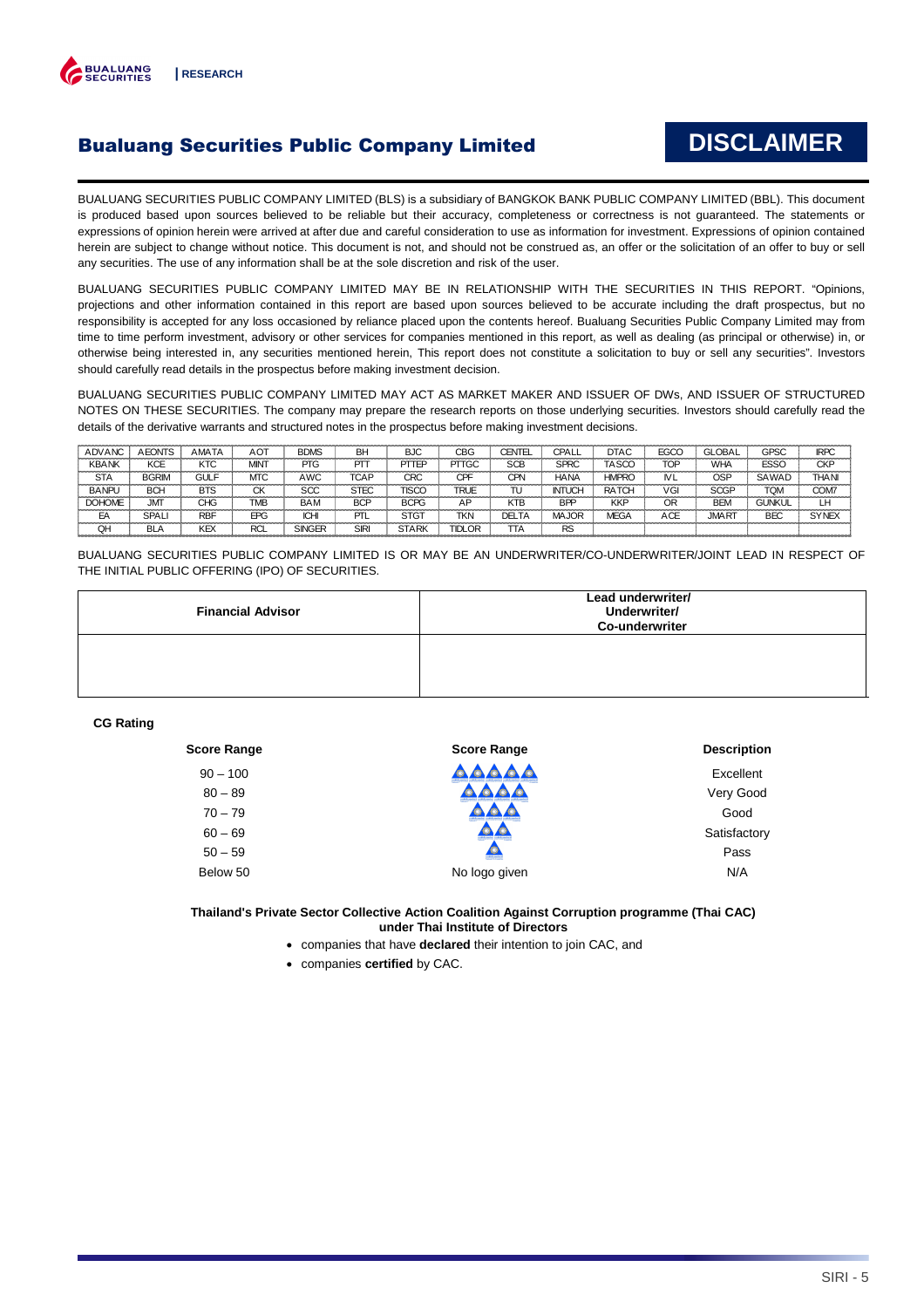

#### **CORPORATE GOVERNANCE REPORT DISCLAIMER**

This research report was prepared by Bualuang Securities Public Company Limited and refers to research prepared by Morgan Stanley. Morgan Stanley does not warrant or guarantee the accuracy or completeness of its research reports. Morgan Stanley reserves copyright and other proprietary rights in the material reproduced in this report. Morgan Stanley is under no obligation to inform Bualuang Securities or you if the views or information referred to or reproduced in this research report change.

#### **Corporate Governance Report disclaimer**

The disclosure of the survey result of the Thai Institute of Directors Association (IOD) regarding corporate governance is made pursuant to the policy of the Office of the Securities and Exchange Commission. The IOD survey is based on the information of a company listed on the Stock Exchange of Thailand and the Market for Alternative Investment disclosed to the public and able to be accessed by a general public investor. The result, therefore, is from the perspective of a third party. It is not an evaluation of operation and is not based on inside information.

The survey result is as of the date appearing in the Corporate Governance Report of Thai Listed Companies. As a result, the survey result may be changed after that date. Bualuang Securities Public Company Limited neither confirms nor certifies the accuracy of such survey results.

"Disclaimer: The disclosure of the Anti-Corruption Progress Indicators of a listed company on the Stock Exchange of Thailand, which is assessed by the relevant institution as disclosed by the Office of the Securities and Exchange Commission, is made in order to comply with the policy and sustainable development plan for the listed companies. The relevant institution made this assessment based on the information received from the listed company, as stipulated in the form for the assessment of Anti-corruption which refers to the Annual Registration Statement (Form 56-1), Annual Report (Form 56-2), or other relevant documents or reports of such listed company. The assessment result is therefore made from the perspective of a third party. It is not an assessment of operation and is not based on any inside information. Since this assessment is only the assessment result as of the date appearing in the assessment result, it may be changed after that date or when there is any change to the relevant information. Nevertheless, Bualuang Securities Public Company Limited neither confirms, verifies, nor certifies the accuracy and completeness of the assessment result."

## **BUALUANG RESEARCH – RECOMMENDATION FRAMEWORK**

#### **STOCK RECOMMENDATIONS**

**BUY:** Expected positive total returns of 15% or more over the next 12 months.

**HOLD:** Expected total returns of between -15% and +15% over the next 12 months.

**SELL:** Expected negative total returns of 15% or more over the next 12 months.

**TRADING BUY:** Expected positive total returns of 15% or more over the next 3 months.

#### **SECTOR RECOMMENDATIONS**

**OVERWEIGHT:** The industry, as defined by the analyst's coverage universe, is expected to outperform the relevant primary market index over the next 12 months. **NEUTRAL:** The industry, as defined by the analyst's coverage universe, is expected to perform in line with the relevant primary market index over the next 12 months.

**UNDERWEIGHT:** The industry, as defined by the analyst's coverage universe, is expected to underperform the relevant primary market index over the next 12 months.